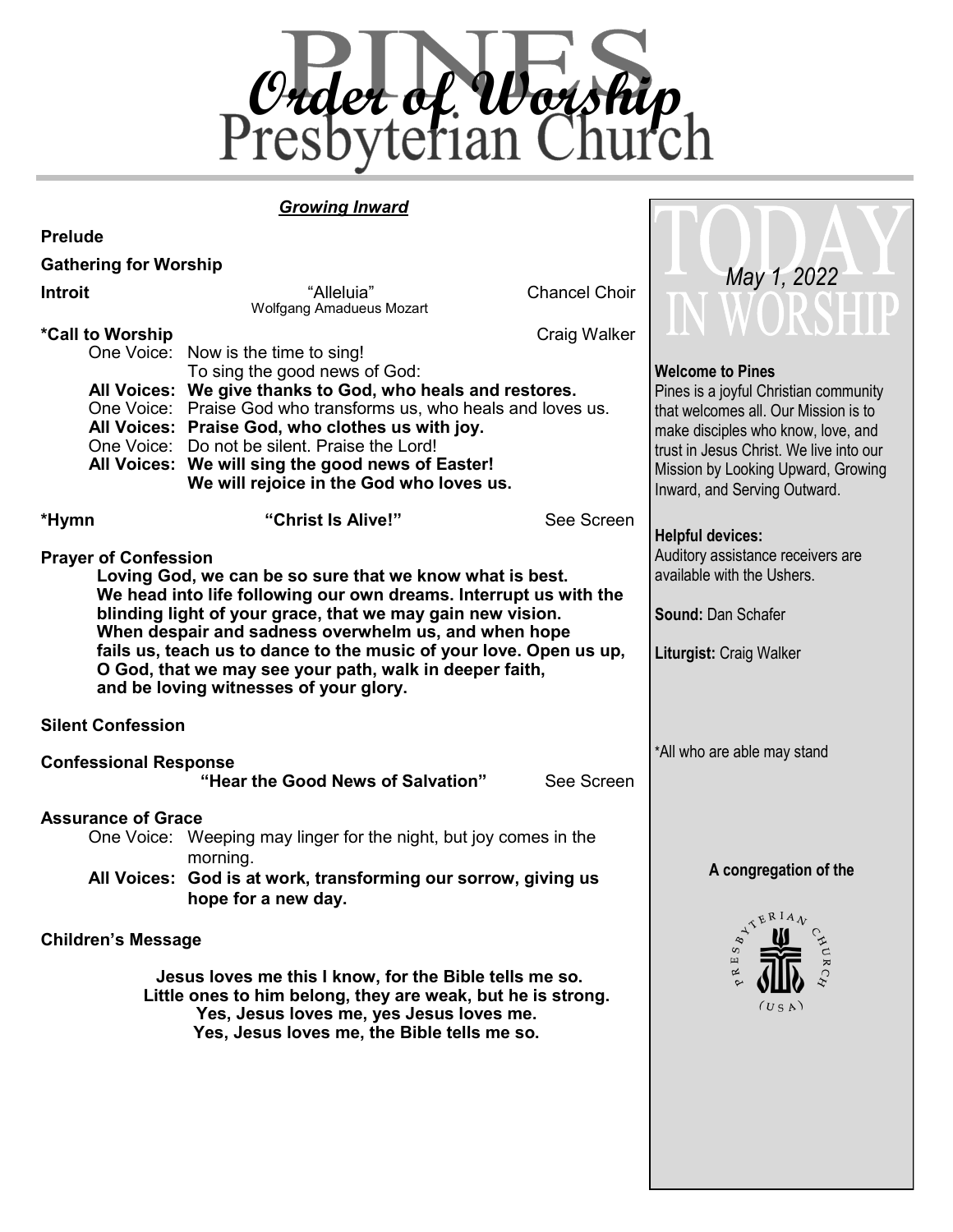|                                        | <b>Looking Upward</b>                                                                                                                                                                                                                                                                                                                                                                                                                                                                                                                                                                                                                                                                                                                                                                                                                                                           | <b>Pray for the People of Pines</b> |                                                                                                                                                                                                   |                                                                                                                                                                                                                                                                                                                                                                                                                       |  |
|----------------------------------------|---------------------------------------------------------------------------------------------------------------------------------------------------------------------------------------------------------------------------------------------------------------------------------------------------------------------------------------------------------------------------------------------------------------------------------------------------------------------------------------------------------------------------------------------------------------------------------------------------------------------------------------------------------------------------------------------------------------------------------------------------------------------------------------------------------------------------------------------------------------------------------|-------------------------------------|---------------------------------------------------------------------------------------------------------------------------------------------------------------------------------------------------|-----------------------------------------------------------------------------------------------------------------------------------------------------------------------------------------------------------------------------------------------------------------------------------------------------------------------------------------------------------------------------------------------------------------------|--|
| <b>First Reading</b>                   |                                                                                                                                                                                                                                                                                                                                                                                                                                                                                                                                                                                                                                                                                                                                                                                                                                                                                 | John 21:1-19                        |                                                                                                                                                                                                   |                                                                                                                                                                                                                                                                                                                                                                                                                       |  |
| <b>Anthem</b>                          | "Oh, Lord, Your Table Is Now Spread"<br>J. Paul Williams and Brad Nix.                                                                                                                                                                                                                                                                                                                                                                                                                                                                                                                                                                                                                                                                                                                                                                                                          | <b>Chancel Choir</b>                | Norma Bender<br>Jean Breitenwischer<br>Barbara Caffall                                                                                                                                            | <b>Barbara Greenlee</b><br>Linda Carlson<br>Melissa Sandstrom                                                                                                                                                                                                                                                                                                                                                         |  |
| <b>Second Reading</b>                  |                                                                                                                                                                                                                                                                                                                                                                                                                                                                                                                                                                                                                                                                                                                                                                                                                                                                                 | Acts 9:1-20                         | Virginia Smith                                                                                                                                                                                    | Nancy Watler                                                                                                                                                                                                                                                                                                                                                                                                          |  |
| <b>Sermon</b>                          | "Danger! Will Robinson!"                                                                                                                                                                                                                                                                                                                                                                                                                                                                                                                                                                                                                                                                                                                                                                                                                                                        | Rev. Andy Gans                      | Carolyn Craig<br>Liz Buelow<br>Karen MacAllister                                                                                                                                                  | Ray Stauffacher<br>Lynn Stauffacher<br>Lou Master                                                                                                                                                                                                                                                                                                                                                                     |  |
| *Hymn                                  | "Come Sing to God"                                                                                                                                                                                                                                                                                                                                                                                                                                                                                                                                                                                                                                                                                                                                                                                                                                                              | See Screen                          | Darlene Wendt<br>Larry Greenlee                                                                                                                                                                   | Sara Anderson                                                                                                                                                                                                                                                                                                                                                                                                         |  |
|                                        | <b>Serving Outward</b>                                                                                                                                                                                                                                                                                                                                                                                                                                                                                                                                                                                                                                                                                                                                                                                                                                                          |                                     | <b>Prayers for Kezzie Deffebach with</b>                                                                                                                                                          |                                                                                                                                                                                                                                                                                                                                                                                                                       |  |
| <b>Baptism</b>                         | Marley Langston & Tristian Hammond                                                                                                                                                                                                                                                                                                                                                                                                                                                                                                                                                                                                                                                                                                                                                                                                                                              |                                     |                                                                                                                                                                                                   | the passing of her husband Bill.                                                                                                                                                                                                                                                                                                                                                                                      |  |
| *Saying What We Believe                | One Voice: Do you believe in God the Father almighty?<br>All Voices: I believe in God, the Father<br>almighty, creator of heaven and<br>earth.<br>One Voice: Do you believe in Jesus Christ?<br>All Voices: I believe in Jesus Christ, God's<br>only son, our Lord, who was<br>conceived by the Holy Spirit, born<br>of the Virgin Mary, suffered<br>under Pontius Pilate, was<br>crucified, died, and was buried;<br>he descended to the dead. On the<br>third day he rose again;<br>he ascended into heaven, he is<br>seated at the right hand of the<br>Father, and he will come to judge<br>the living and the dead.<br>One Voice: Do you believe in the Holy Spirit?<br>All Voices: I believe in the Holy Spirit, The<br>holy catholic church, the<br>communion of saints, the<br>forgiveness of sins, the<br>resurrection of the body, and the<br>life everlasting. Amen. |                                     | <b>Pray for Friends in Mission</b><br>Joy Kreider<br>Ken and Judy McDyer<br><b>Pray for Pines Members and their</b><br>family<br>in the Military<br>Olivia Williams (Army)<br>Jackie Hayre (Navy) | Noah Youngflesh (Air Force)<br>The Lord's Prayer<br>Our Father, who art in heaven,<br>hallowed be thy name. Thy<br>kingdom come, thy will be done, on<br>earth as it is in heaven. Give us this<br>day our daily bread; and forgive us<br>our debts, as we forgive our<br>debtors; and lead us not into<br>temptation, but deliver us from evil.<br>For thine is the kingdom and the<br>power and the glory, forever. |  |
| <b>Confirmation</b>                    | Marley Langston, Tristian Hammond, & Luke Sherrill                                                                                                                                                                                                                                                                                                                                                                                                                                                                                                                                                                                                                                                                                                                                                                                                                              |                                     |                                                                                                                                                                                                   | Amen.                                                                                                                                                                                                                                                                                                                                                                                                                 |  |
| <b>Offering and Offertory</b>          |                                                                                                                                                                                                                                                                                                                                                                                                                                                                                                                                                                                                                                                                                                                                                                                                                                                                                 |                                     | <b>A Stephen Ministry</b>                                                                                                                                                                         |                                                                                                                                                                                                                                                                                                                                                                                                                       |  |
| *Doxology                              | Praise God, from whom all blessings flow;<br>Praise God, all creatures here below;<br>Praise God above, ye heavenly host;<br>Praise Father, Son, and Holy Ghost.<br>Amen                                                                                                                                                                                                                                                                                                                                                                                                                                                                                                                                                                                                                                                                                                        |                                     | Congregation                                                                                                                                                                                      |                                                                                                                                                                                                                                                                                                                                                                                                                       |  |
| <b>Communion and The Lord's Prayer</b> | Words printed by permission<br><b>CCLI 998238</b>                                                                                                                                                                                                                                                                                                                                                                                                                                                                                                                                                                                                                                                                                                                                                                                                                               |                                     |                                                                                                                                                                                                   |                                                                                                                                                                                                                                                                                                                                                                                                                       |  |
| *Hymn<br>*Charge & Benediction         | "Lift High the Cross"                                                                                                                                                                                                                                                                                                                                                                                                                                                                                                                                                                                                                                                                                                                                                                                                                                                           | See Screen                          | Portions of our liturgy are from<br>The Abingdon Worship Annual<br>Copyright © 2019 by Abingdon Press.<br>Used by permission.                                                                     |                                                                                                                                                                                                                                                                                                                                                                                                                       |  |
| <b>*Benediction Response</b>           | "Hale Hale Hallelujah"                                                                                                                                                                                                                                                                                                                                                                                                                                                                                                                                                                                                                                                                                                                                                                                                                                                          | See Screen                          |                                                                                                                                                                                                   |                                                                                                                                                                                                                                                                                                                                                                                                                       |  |
|                                        |                                                                                                                                                                                                                                                                                                                                                                                                                                                                                                                                                                                                                                                                                                                                                                                                                                                                                 |                                     |                                                                                                                                                                                                   |                                                                                                                                                                                                                                                                                                                                                                                                                       |  |
| *Postlude and Depart to Serve          |                                                                                                                                                                                                                                                                                                                                                                                                                                                                                                                                                                                                                                                                                                                                                                                                                                                                                 |                                     |                                                                                                                                                                                                   |                                                                                                                                                                                                                                                                                                                                                                                                                       |  |

г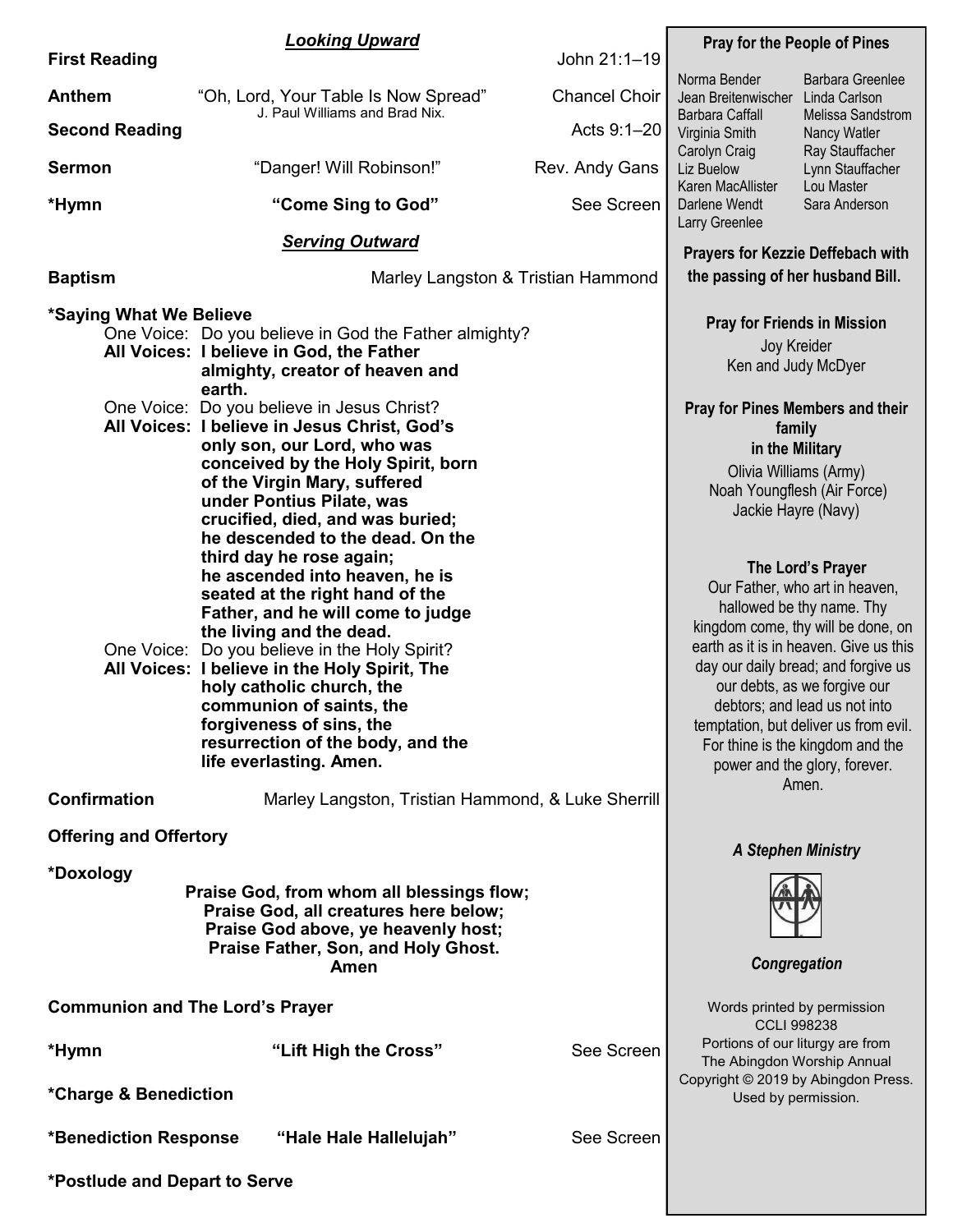## *Calendar for the Week of May 1, 2022*

| Today     | p.m.         | 6:00                                                     | Pines Youth Group - Gym & Youth Rooms                                                                                                                                                            |  |
|-----------|--------------|----------------------------------------------------------|--------------------------------------------------------------------------------------------------------------------------------------------------------------------------------------------------|--|
| Monday    | a.m.<br>p.m. | 10:00<br>1:00<br>4:00<br>6:00<br>7:30                    | Office Staff Meeting - C7<br>Congregational Fellowship Committee - C7<br>This Week at Pines articles due to Dan<br>Staff Committee Meeting - Zoom<br>ALANON Group - Fellowship Hall              |  |
| Tuesday   | a.m.<br>p.m. | 7:00<br>2:30<br>7:00                                     | Men's Bible Study - Zoom<br>Weekly Prayer Team - Prayer Room<br>Space City Sound - Fellowship Hall                                                                                               |  |
| Wednesday | a.m.<br>p.m. | 9:00<br>10:00<br>5:45<br>7:00<br>7:00<br>8:00            | <b>Bulletin Articles Due</b><br>Congregational Care Committee - C10<br>Pines Pealers (Bell Practice) -C12<br>Choir Rehearsal - Choir Room<br>Mosaic Practice - Gym<br>Westside AA - C3           |  |
| Thursday  | p.m.         | 1:00<br>8:00                                             | Lectionary Bible Study - Zoom<br>AA - C <sub>3</sub>                                                                                                                                             |  |
| Friday    | a.m.         | 5:00<br>6:30                                             | <b>BSF</b> - Fellowship Hall<br><b>TAAP - Fellowship Hall Kitchen</b>                                                                                                                            |  |
| Saturday  | p.m.         | 1:00<br>5:30<br>6:00                                     | Uruguayan Women's Event - Fellowship Hall<br>Mosaic Youth Fellowship - Gym<br>The Solution AA - C3                                                                                               |  |
| Sunday    | a.m.         | 9:00<br>9:15<br>9:30<br>10:00<br>10:15<br>10:45<br>11:00 | Nursery Open<br>Sunday School<br>Mosaic Church - Gym<br>Choir Rehearsal - Choir Room<br>Coffee Fellowship<br>Worship Service - Sanctuary<br>Mosaic Children - W12<br>No Youth Group this evening |  |

**June Newsletter:** Input must be in the office by May 20th at 9 a.m. to cindy@pinespc.org **Next Week's Bulletin:** Submit to the office by Wednesday at 9 a.m. to Chelsea@pinespc.org **Calendar Items:** must be in office by Thurs at 9 a.m. to cindy@pinespc.org **This Week at Pines email:** Input must be in the office to Dan Schafer by Monday to communication@pinespc.org **Today's Duty Elder(s):** Linda Aldred & Phil Wetz

access **ONLINE GIVING** scan QR code<br>with your camera phone:

 **SERMON NOTES** 



**Instagram.com/pineshouston**

**SCAN ME** 

**Get the latest announcements and reminders right before events happen. Find us here: https://twitter.com/HoustonPines.** 

> **Find us on Facebook www.facebook.com PinesPresbyterianChurch**

 **The newsletter is available in the Narthex for those unable to access it online.**

> **Our Worship services are recorded and livestreamed.**